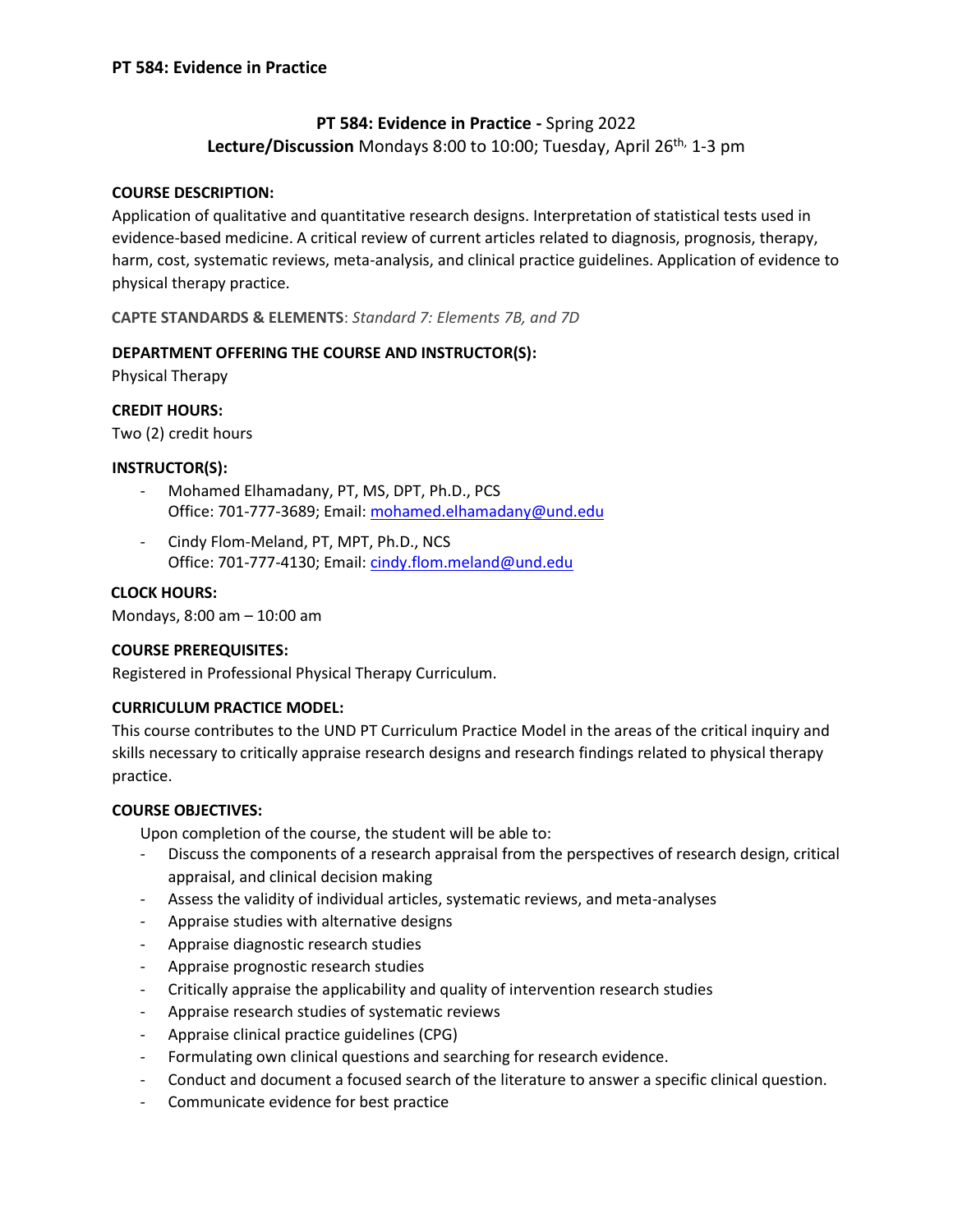#### **GRADING:**

Grades will be determined by participation in group discussions, from TBL applications and any examinations or quizzes given in the course.

**GRADING SCALE:** A (90 – 100), B (80 – 89.9), C (76 – 79.9)

#### **ATTENDANCE:**

Class attendance is expected 100% of the time. Students must first attempt to notify the instructor by phone or in person for any absences. The student must also contact the instructor directly through email or written documentation for any absences.

#### **Make Up Work/Examinations:**

Arrangements for make-up examinations must be made *by the student within three days* of the student's return to classes **for all absences**. **Students may be assigned additional coursework for all absences.** Students will not be allowed to make-up in-class quizzes/projects due to an absence.

#### **ACADEMIC INTEGRITY**:

In accordance with the rules concerning scholastic dishonesty in the *Code of Student Life*\* at the University of North Dakota, I affirm that I understand these rules and I agree to comply with them. I will not:

- a. receive any additional information or assistance for any exam other that what was provided during class or approved tutor sessions
- b. copy from another student's test
- a. collaborate with or seek aid from another student who may have previously taken the exam
- b. knowingly use, buy, sell, steal, or solicit in whole or in part the contents of any exam
- c. bribe another person to obtain information about any exam

#### **DISABILITY ACCESS STATEMENT:**

Contact me, FACULTY (office 777-3689, email mohamed.elhamadany@med.und.edu, or visit Rm E-34X UND SMHS) to request disability accommodations, discuss medical information, or plan for an emergency evacuation. To get confidential guidance and support for disability accommodation requests, students are expected to register with DSS a[t www.UND.edu/disabililty-services/,](file:///C:/Users/David.Relling/Documents/@UND-PT%20Teaching_Research_Service/@Teaching/@Teaching%20FALL/PT513/Syllabus_Objectives/www.UND.edu/disabililty-services/) 180 McCannel Hall, or 701.777.3425.

**NOTICE OF NONDISCRIMINATION:** It is the policy of the University of North Dakota that no person shall be discriminated against because of race, religion, age, color, gender, disability, national origin, creed, sexual orientation, gender identity, genetic information, marital status, veteran's status, or political belief or affiliation and the equal opportunity and access to facilities shall be available to all. Concerns regarding Title IX, Title VI, Title VII, ADA, and Section 504 may be addressed to Donna Smith, Director of Equal Employment Opportunity/Affirmative Action and Title IX Coordinator, 401 Twamley Hall, 701.777.420181, [und.affirmativeactionoffice@UND.edu](mailto:und.affirmativeactionoffice@UND.edu) or the Office for Civil Rights, U.S. Dept. of Education, 500 West Madison, Suite 1475, Chicago, IL 60611 or any other federal agency.

**REPORTING SEXUAL VIOLENCE:** If you or a friend has experienced sexual violence, such as sexual assault, domestic violence, dating violence or stalking, or sex-based harassment, please contact UND's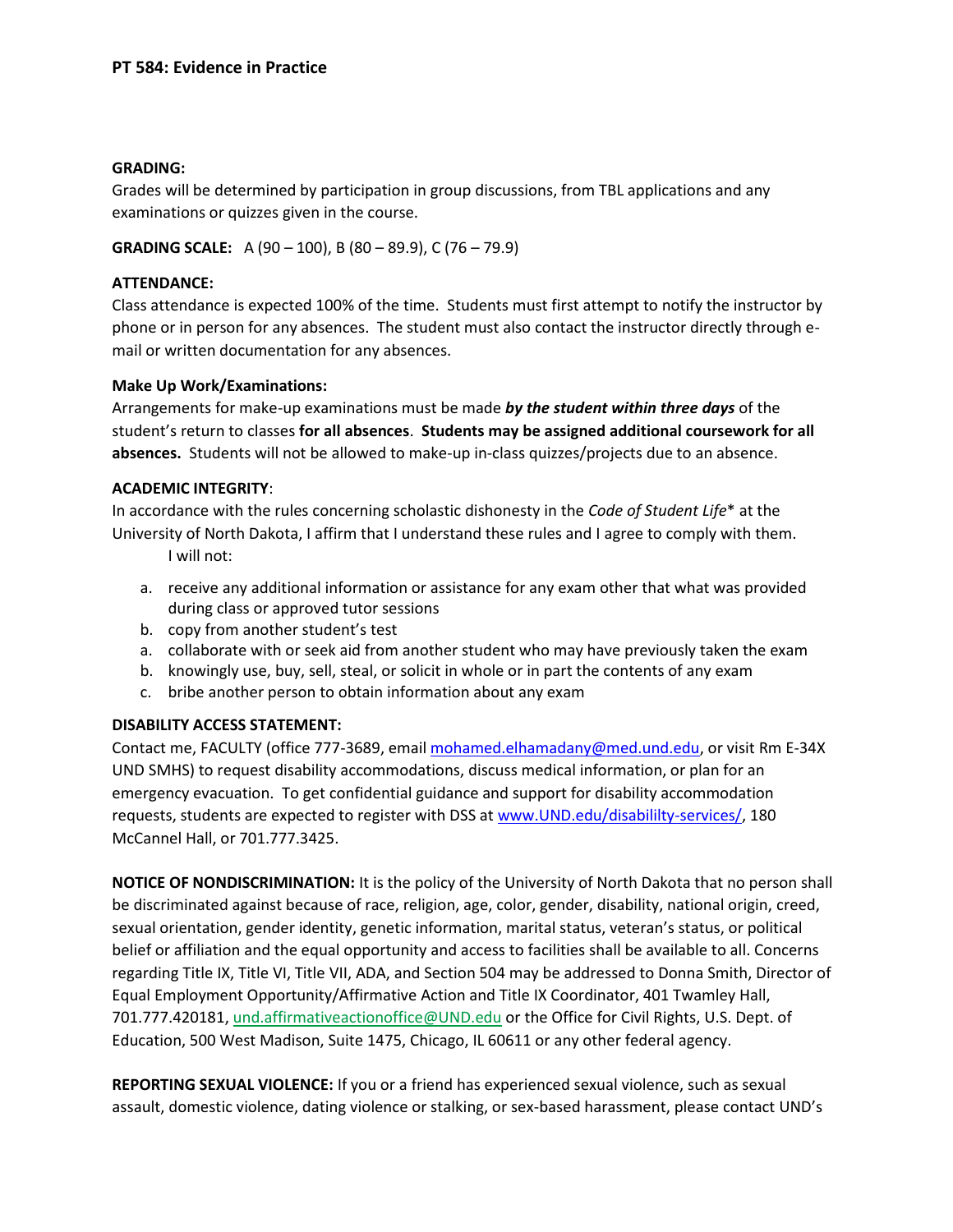### **PT 584: Evidence in Practice**

Title IX Coordinator, Donna Smith, for assistance: 701.777.420181; [donna.smith@UND.edu](mailto:donna.smith@UND.edu) or go t[oUND.edu/affirmative-action/title-ix.](http://und.edu/affirmative-action/title-ix/index.cfm)

**FACULTY REPORTING OBLIGATIONS REGARDING SEXUAL VIOLENCE:** It is important for students to understand that faculty are required to share with UND's Title IX Coordinator any incidents of sexual violence they become aware of, even if those incidents occurred in the past or are disclosed as part of a class assignment. This does not mean an investigation will occur if the student does not want that, but it does allow UND to provide resources to help the student continue to be successful at UND. If you have been the victim of sexual violence, you can find information about confidential support services a[tUND.edu/affirmative-action/title-ix.](http://und.edu/affirmative-action/title-ix/index.cfm)

**OMBUDS OFFICE:** "It is not our differences that divide us. It is our inability to recognize, accept, and celebrate those differences" (Audre Lorde). Before your differences with others become difficult and costly conflicts or formal grievances, in both seen and unseen ways, talk with the Ombuds Office in an informal, identity-protecting, impartial, and independent space. 314 Cambridge St Room 201. 701.777.6239. [www.UND.edu/ombuds.](http://www.und.edu/ombuds)

**UND CARES RESPONSE TEAM:** Th[e UND Cares Response Team](http://und.edu/student-affairs/student-rights-responsibilities/care-team.cfm) is available to assist with incidents involving UND students 24 hours a day, seven days a week. They respond to incidents such as major accidents, missing students, sickness that interferes with attending classes, death, suicidal ideations, situations involving self-harm, psychological trauma and sexual violence. Contact directly at 701.777.2664 during regular business hours OR 701.777.3491 after hours.

*If problems occur, students are required to work through channels of communication to resolve the problem before going to the chair or dean. The channel is student, instructor, chair, associate dean health sciences, and dean.* rev 2/06, 5/06, 5/07, 4/08, 5/09, 5/10, 5/11, 8/13, 8/14, 8/15, 8/16, 11/18

#### **COVID-19 SPECIAL STATEMENT:**

All members of the University community have a role in creating and maintaining a COVID-19 resilient campus. There are several expectations from the School of Medicine and Health Sciences that require compliance, including: Wear face coverings during interactions with others and in the classroom; Wash hands often and use hand sanitizer; Properly clean spaces; and, if you are experiencing any symptoms, Stay home and call your health care provider. Students who fail to comply with any of the COVID related requirements will not be permitted in the classroom and may be subject to disciplinary action. We encourage all members of the University community to model positive behavior both on- and offcampus. Any changes in the SMHS COVID related requirements will be communicated to you through the Friday weekly email "For your health" from the Dean's office and email from the program director or chair.

Students who test positive for COVID-19 are expected to immediately self-isolate/quarantine. If you have tested positive for COVID-19 we strongly recommend that you report the information to the Office of Student Rights and Responsibilities at 701.777.2664 or online

at [https://veoci.com/veoci/p/w/ss2x4cq9238u.](https://veoci.com/veoci/p/w/ss2x4cq9238u) Doing so will ensure students have the support they need to continue with their academic goals and to protect others. The policy related to COVID-19 may change throughout the semester due to community spread and updated CDC guidelines. Please check the policy frequently and ask faculty if you have any questions.